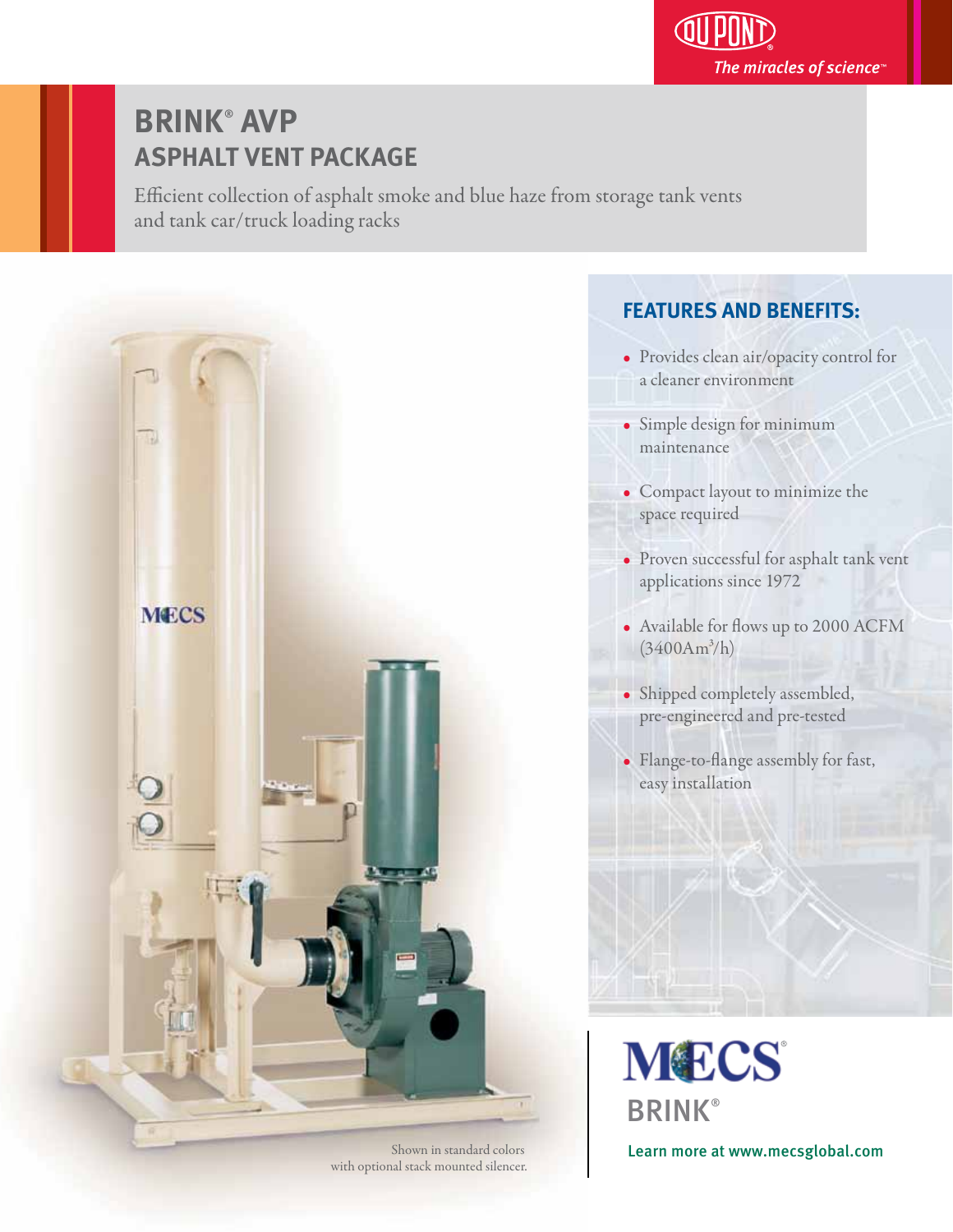## **THE PROBLEM – ASPHALT STORAGE**

Because asphalt must be stored hot, the lighter ends are vaporized and expelled as the tank is filled and/or vapor pressure builds up. Where tanks are vented directly to the atmosphere, these vapors condense into a visible submicron oil mist, creating problems with

# **THE SOLUTION**

The MECS Asphalt Vent Package is a skid mounted unit containing a pre-filter section, a housing containing a Brink® mist eliminator element, and a blower with motor. These packages are available in five sizes: 250 ACFM (425 Am<sup>3</sup>/h), 500 ACFM (850



### This diagram shows a typical storage system. This diagram shows a typical loading rack system.

air pollution compliance, safety and housekeeping.

### **Asphalt loading racks**

When loading hot asphalt into trucks or rail tank cars, additional vapors escape and condense into visible mists. Since personnel work in these loading areas, industrial hygiene exposure problems are created in addition to pollution compliance and other problems.

Am3/h), 1,000 ACFM (1700 Am3/h), 1,500 ACFM  $(2550 \text{ Am}^3/h)$  and 2,000 ACFM  $(3400 \text{ Am}^3/h)$ . They are used to collect the very fine particulate which cause visible plumes from asphalt loading and storage facilities. On storage tanks, the displaced mist is captured in a collection hood over the tank vent. In loading operations, a collection hood mounted over the filling nozzle collects the mist. Several loading nozzles and storage tank hoods can be ducted to a single Asphalt Vent Package. The package blower draws air and vapor from the hoods and ducts through a disposable pre-filter to a Brink® mist eliminator element where sub-micron organic mist is removed.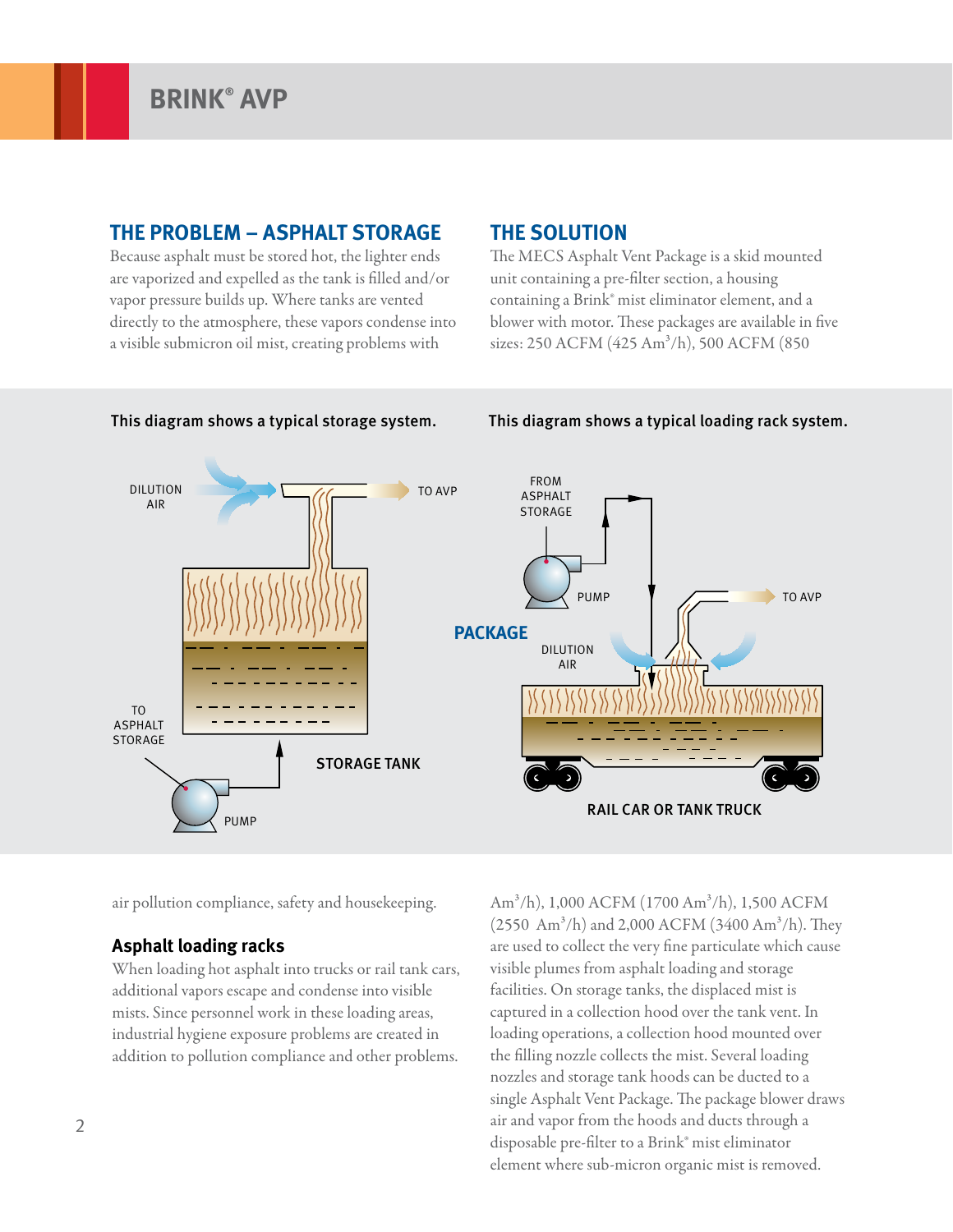# **ASPHALT VENT PACKAGE**

# **HOW THE PACKAGE WORKS**

The mist laden gas is drawn into the unit through a pre-filter section. This pre-filter collects the larger particles. The pre-filter has an easily removable frame which holds disposable filter media. From the pre-filter, the gas is drawn through a vessel containing a Brink® mist eliminator element. This element traps and removes the sub-micron oil mist particles and the collected oils are drained from the bottom of the element. The clean gas exits from a stack on the fan discharge.

The MECS Asphalt Vent Package will meet or exceed government emission requirements for vent opacity associated with asphalt storage tanks and loading racks.

#### **Package Advantages Include:** j

- Shipped completely assembled, pre-engineered and pre-tested
- Flange-to-flange assembly for fast, easy installation
- Compact package construction
- No moving parts, except direct drive blower, for minimum maintenance
- Compatible with existing hood systems for loading racks and storage tanks
- Coated with durable industrial grade tan paint
- Pre-filter to collect larger insoluble particulate and extend main filter element life
- On-site, field packable mist eliminator elements
- Highly efficient, bi-component fiber bed to capture sub-micron asphalt oil mist particles and minimize re-entrainment
- Blower has substantial additional pressure drop available with suction capabilities up to 27" (685mm WC)
- Liquid sight glass for drainage confirmation
- Main element options for application flexibility
- Designed for full flow rate in loaded (dirty) condition



#### **Available Options:** ֕

- Starter pre-wired to motor
- Stack mounted silencer for sound attenuation
- Element OD-style pre-filter for additional main element protection
- For additional flexibility, various main element filter types are available:
	- HE Small diameter HE, ES
	- ES Concentric ES
	- FP Single and Double FP
- FP (Field Pack) elements re-packable on site
- Stainless steel materials of construction for corrosive and coastal environments
- Custom coatings for special applications and plant color standards
- Custom designs for even higher AVP flow rates
- 3 • Dirty Gas Inlet/Pre-filter box clean out access